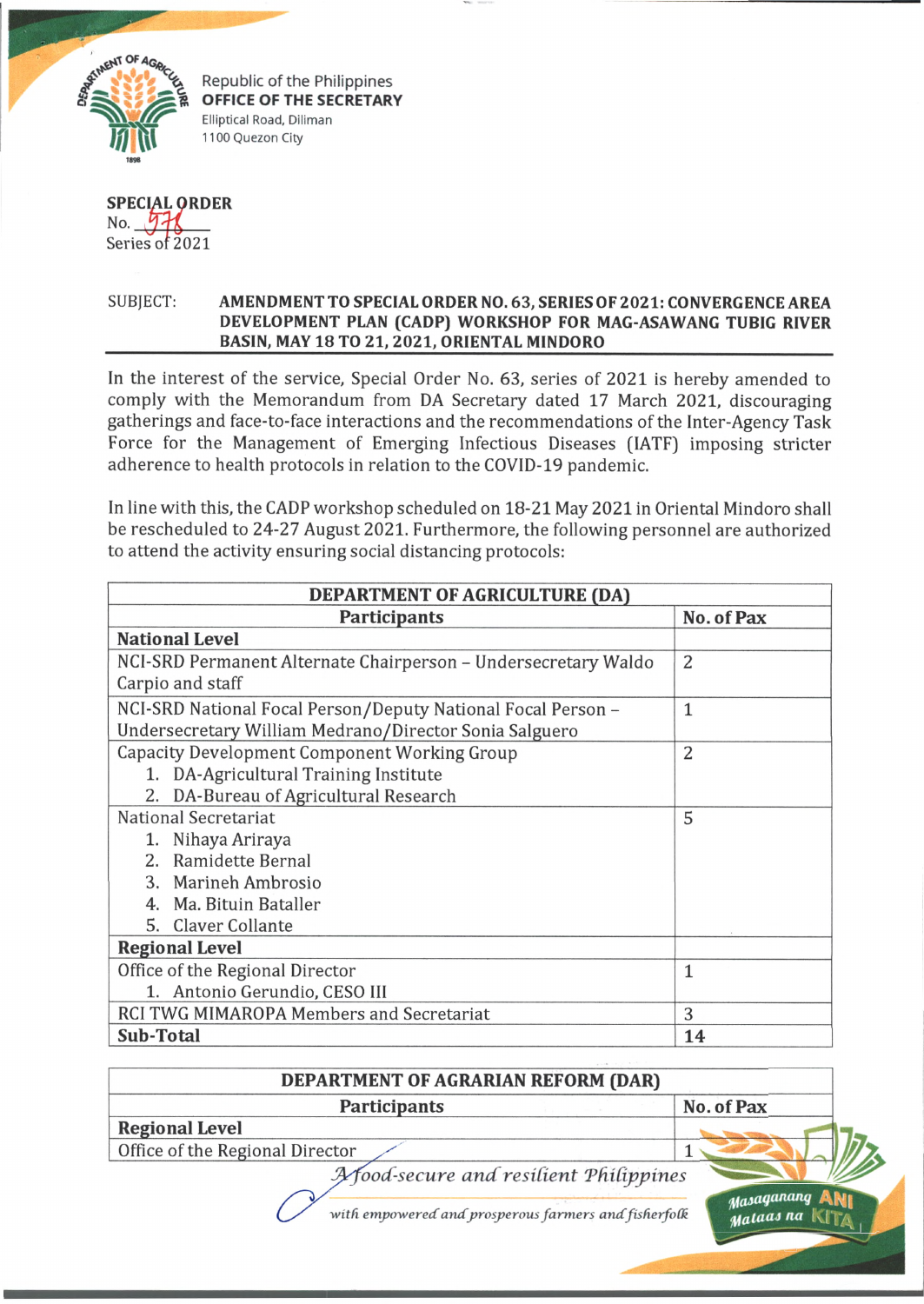| RCI TWG MIMAROPA Member                                 |  |
|---------------------------------------------------------|--|
| <b>Provincial Level</b>                                 |  |
| Office of the Provincial Agrarian Reform Officer (PARO) |  |
| Sub-Total                                               |  |

| DEPARTMENT OF ENVIRONMENT AND NATURAL RESOURCES (DENR)             |            |
|--------------------------------------------------------------------|------------|
| <b>Participants</b>                                                | No. of Pax |
| <b>Regional Level</b>                                              |            |
| Office of the Regional Director                                    |            |
| RCI TWG MIMAROPA Member                                            |            |
| <b>Provincial Level</b>                                            |            |
| Office of the Provincial Environment and Natural Resources Officer | 1          |
| (PENRO)                                                            |            |
| Officer of the Community Environment and Natural Resources         |            |
| (CENRO)                                                            |            |
| <b>Sub-Total</b>                                                   | 4          |

| DEPARTMENT OF THE INTERIOR AND LOCAL GOVERNMENT (DILG) |            |
|--------------------------------------------------------|------------|
| <b>Participants</b>                                    | No. of Pax |
| <b>Regional Level</b>                                  |            |
| Office of the Regional Director                        |            |
| RCI TWG MIMAROPA Member                                |            |
| Sub-Total                                              |            |

| PROVINCIAL LOCAL GOVERNMENT UNIT (PLGU)     |            |
|---------------------------------------------|------------|
| <b>Participants</b>                         | No. of Pax |
| Office of the Governor                      |            |
| Provincial Convergence Initiative (PCI) TWG |            |
| Sub-Total                                   |            |

| <b>Participants</b>                        | No. of Pax |
|--------------------------------------------|------------|
| Office of the Municipal Mayor              |            |
| Municipal Convergence Initiative (MCI) TWG | 13         |
| Sub-Total                                  | 15         |

## **GRAND TOTAL 40**

Expenses to be incurred during the activity, including food, accommodation, venue, and activity materials, shall be chargeable against the DA OSEC Funds and earmarked for NCI-SRD, subject to the availability of funds and usual government auditing and accounting rules and regulations. Traveling expenses and per diem of the participants shall be charged against the funds of respective agencies concerned.

*A food-secure a n d resdient Tfidipjpines*



with empowered and prosperous farmers and fisherfolk